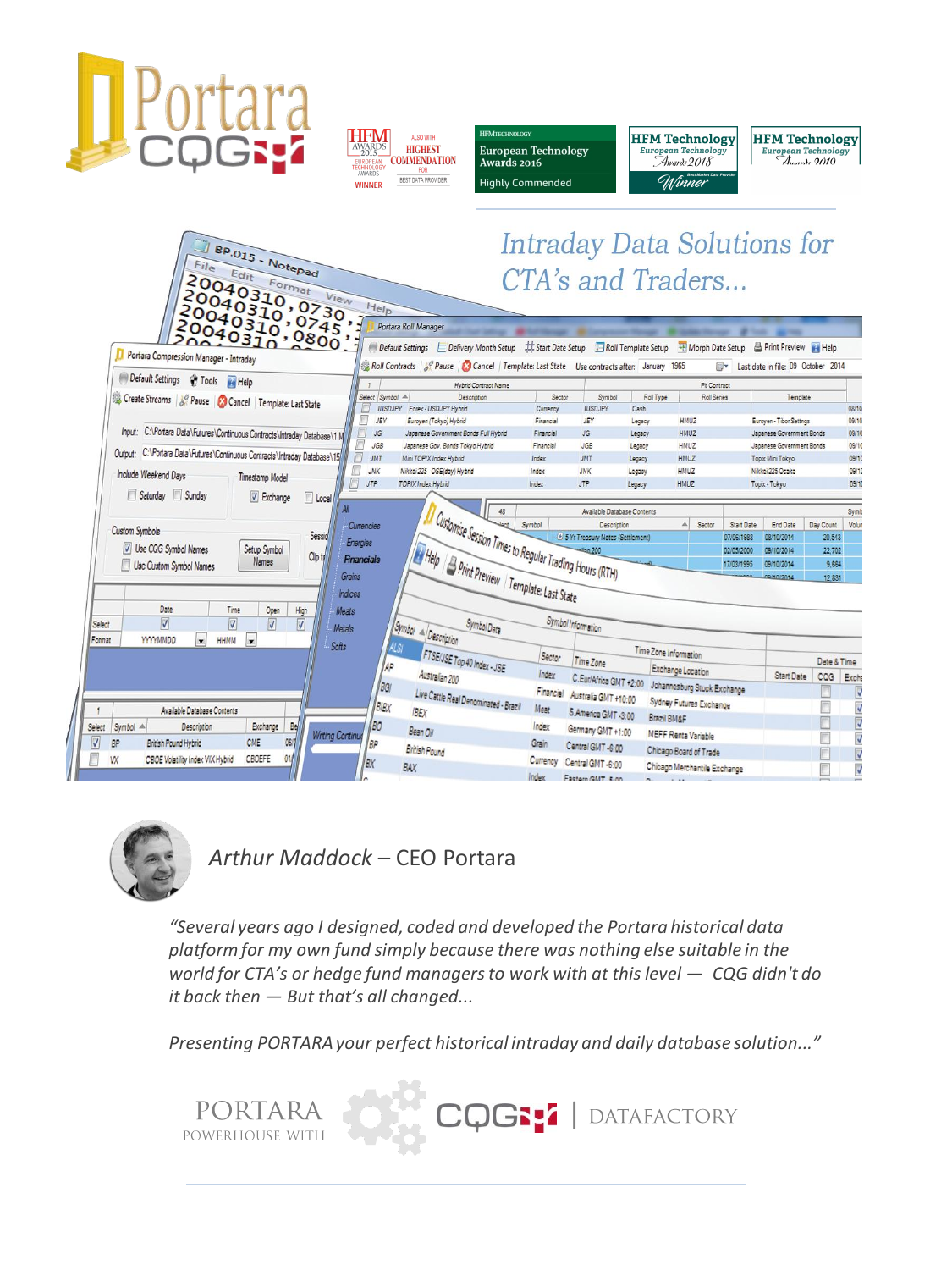

### DATABASE CONTENTS & ASSET CLASSES

10,000 liquid Intraday & Daily CQG Datafactory futures, cash, ETF's & FOREX with trade volume. Market inception — 1987 (intraday) and 1949 (daily) . Access to 256 global exchanges.



**ROLL MANAGER** 

Create ASCII TXT, CSV intraday independent or continuous data back to market inception. Full control over roll parameters including 'read dates from txt file' function. Roll at end of session or on daily settle. Audit logs and full transparency.

#### **COMPRESSION MANAGER**

Control your formats, column order, and much more... Compress to any timeframe — 1 min, daily and above. Randomise opens and closes for robustness and statistical testing.

**PORTARA** 

| Chart Setup   Contract Information   BP 15 Minutes |                                                                 |  |  |
|----------------------------------------------------|-----------------------------------------------------------------|--|--|
|                                                    | - 2012 Sessions 0700-1400 Intraday.001 -                        |  |  |
|                                                    | View Holly Open: 1,5842 . High: 1,5846                          |  |  |
|                                                    | $\frac{21}{4}, \frac{0}{6}, \frac{8783}{8788}, 0.8788, 0.8783,$ |  |  |
|                                                    | 8, 0.8778, 0.8783, 0.8778                                       |  |  |
|                                                    | 0,0.8788,0.8788,0.8788                                          |  |  |
|                                                    | 0.8783.0.8788.0.8783                                            |  |  |

CQGSS | DATAFACTORY

#### SESSION MANAGER

Apply user-based open and closing session times. Cut away unwanted, illiquid evening or night sessions historically. Create RTH data from your 'All Sessions' data. Form daily and intraday sessions that are valid to cross midnight. Template all Portara settings for multi-system appraisal or the needs of other researchers.

#### Auto Updates — Roll & Compression Automation

Automate your extractions and updates. Portara contains a batch file and a command line facility. Updates from CQG are timely after markets close including four independent global zones per day.